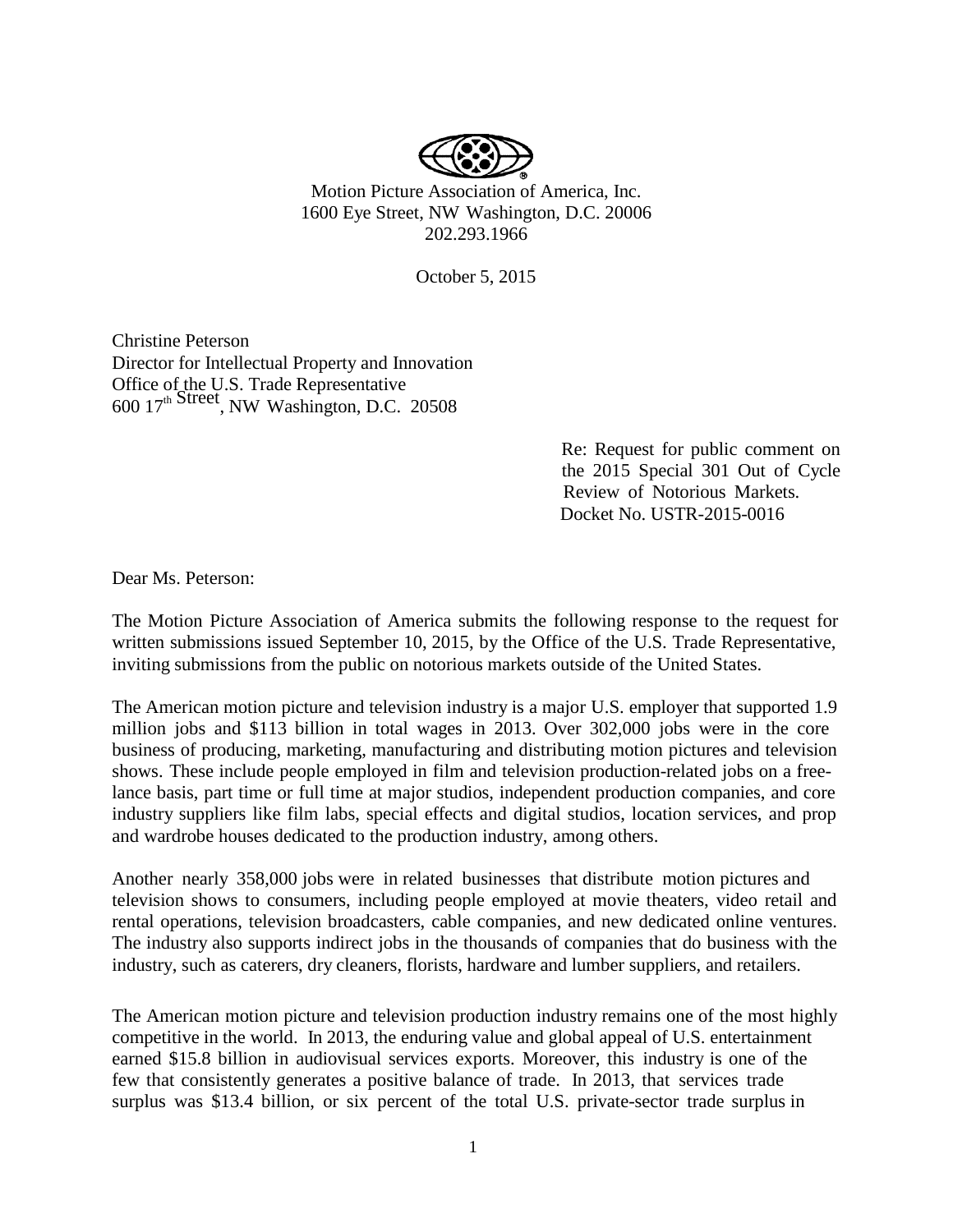services. The industry exported six times what it imported in 2013.

The industry distributes its films and TV shows to over 140 countries and with approximately half of MPAA member companies' distribution revenue annually earned from overseas, MPAA has a strong interest in the health and sustainability of these international markets. MPAA greatly appreciates USTR's interest in identifying notorious markets that jeopardize the growth of legitimate markets and commerce and impair U.S. global competitiveness. It is critical that our trading partners protect and enforce intellectual property rights.

The MPAA has identified both online and physical notorious markets that offer a significant volume of infringing film and television content. This list should not be understood to be comprehensive. It does, however, indicate the scope and scale of global content theft and some of the ongoing challenges rights holders face in protecting their intellectual property. The list also discusses several forms of content theft which seriously impact the ability of the U.S. motion picture and television industry to compete successfully overseas, underscoring the need for a focused, strategic U.S. policy.

In the U.S. and around the world, the motion picture and television industry is a community of creators and innovators who work tirelessly at the art and craft of storytelling. The criminals who profit from the most notorious markets throughout the world threaten the very heart of our industry and in so doing they threaten the livelihoods of the people who give it life. USTR's efforts to shine a light on the most egregious instances of copyright theft around the world is an essential step in fostering creativity and innovation, not only in the film and television industry but throughout the creative economy.

## **I. Online Notorious Markets**

While the legitimate digital marketplace for creative content is flourishing – there have never been more ways to find and watch legitimate film and television online –online content theft continues to pose a significant and ever-evolving challenge. Content thieves take advantage of a wide constellation of easy-to-use online technologies, such as direct download and streaming, to create sites and applications with the look and feel of legitimate content distributors.

Online enforcement efforts are complicated when intermediaries do not take adequate steps to ensure their services are not being used to facilitate copyright infringement, a problem compounded by the fact that some website operators and intermediaries operate anonymously and outside the boundaries of the law. All stakeholders in the Internet ecosystem – including hosting providers, advertising networks, payment processors, and search engines – should be actively seeking to reduce support for notoriously infringing sites such as those we have nominated in these comments, including through voluntary initiatives aimed at combating online content theft in a balanced and responsible manner.

The list of online markets below is not intended to be comprehensive but, rather, reflects an attempt to identify sites particularly illustrative of the nature and scope of online content theft.

When possible, we have attempted to provide the specific information requested in the NOI,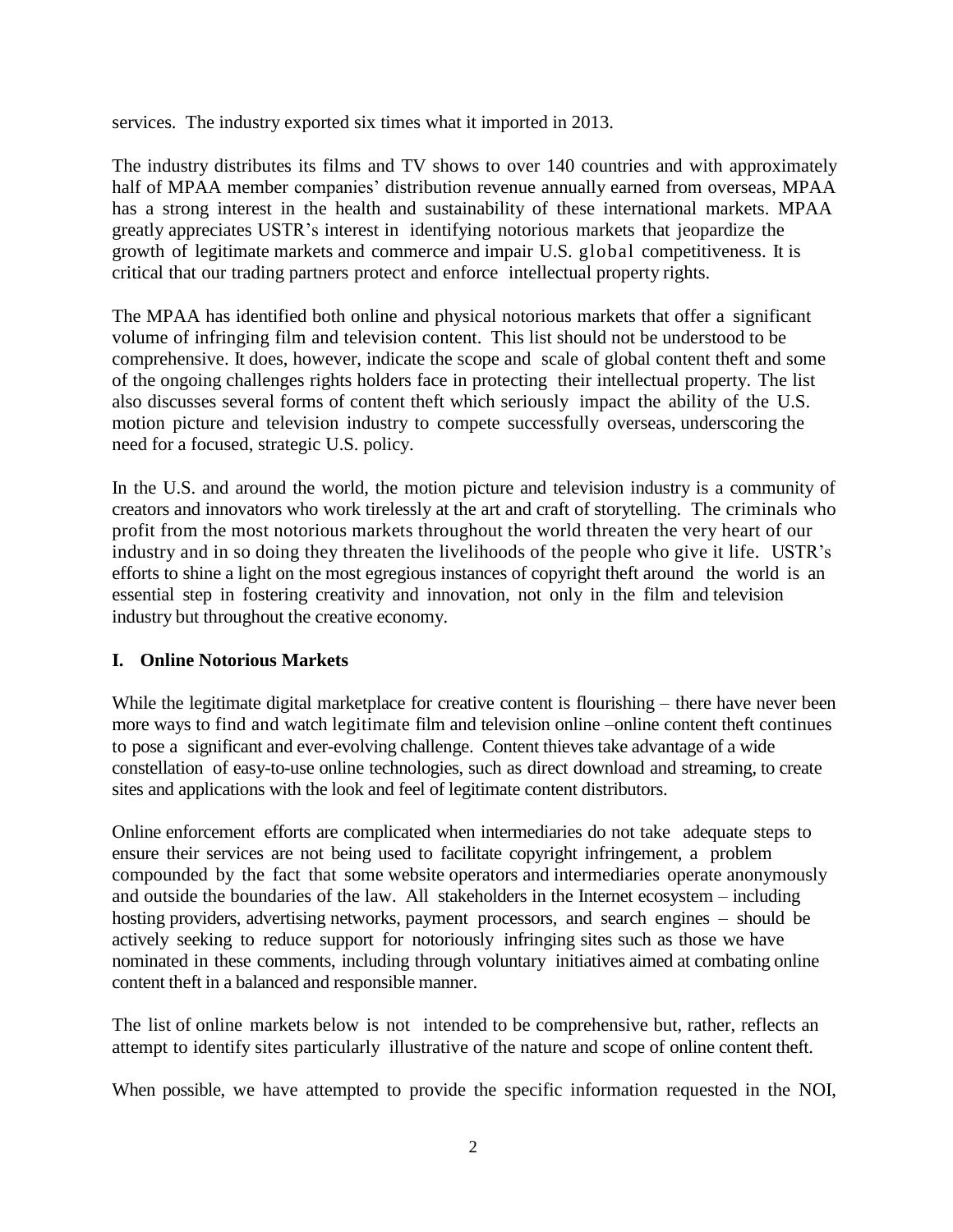including popularity rankings from Alexa and site traffic data from comScore<sup>2</sup>, as well as information on revenue sources, volume, and enforcement activity, among other details. In most instances, criminal enterprises work to obfuscate identifying information such as location, and can hide behind anonymizer services with ease. With this in mind, with regard to online markets, MPAA has aimed to identify each site's predominant location determined by a number of factors including server location, host location and domain registrant location, recognizing that frequently these may be different which underscores the need for cross-border law enforcement cooperation.

1

It is important to note that websites that traffic in infringing movies, television shows, and other copyrighted content do not harm only the rights holder. Malicious software is increasingly a source of revenue for pirate sites. A study by the Digital Citizens Alliance (DCA)3 evaluating the appearance of advertising on infringing websites found that one-third of the 589 infringing websites studied included links with the potential to infect users' computers with viruses and other malware. A related study, also by  $DCA<sup>4</sup>$ , found that approximately 70% of all the malware on the Internet today is some kind of Trojan, including the Remote Access Trojan (RAT). This malware opens a user's device to a hacker, exposing their pictures, documents and personal information, as well as turning on a user's webcam to spy on them, send emails that appear to be from the use, and even to launch malicious attacks against others from the hacked computer. Such risks jeopardize legitimate e-commerce and the general public.

**Direct Download and Streaming Cyberlockers**: Direct download and streaming cyberlockers are websites that provide centralized hosting for infringing content which can be downloaded and/or streamed by the public. The distribution process is simple. A user uploads an infringing file and the cyberlocker gives the user a link for accessing the file. The user posts the link on one or several linking sites. Clicking the link will either initiate a download, a stream, or both of the uploaded file.

It is common for links to illegal copies of movies and television programs to be widely disseminated across the Internet, not just via linking sites, but also via mobile and other web applications, social media platforms, forums, blogs and/or email. Complicating enforcement, cyberlockers frequently provide several unique links to the same file and use proxy services to mask the locations of where the site and content are hosted. If a content owner sends an

 $\overline{a}$ 

 $<sup>1</sup>$  Alexa rank represents the approximate number of web sites in the world that have popularity higher than the given</sup> site – the more popular a site, the smaller the number. To put this in context, Wikipedia is ranked sixth in worldwide traffic and Netflix is 76. See <http://www.alexa.com/> for more information.

<sup>&</sup>lt;sup>2</sup> comScore site traffic data represents worldwide unique visitors for the last available month and is developed from panels which include Internet users ages 15+ at work and at home. See <http://www.comscore.com/> for more information.

<sup>3</sup> Digital Citizens Alliance, "Good Money Still Going Bad: Digital Thieves and the Hijacking of the Online Ad Business," May 2015. Available online at: [http://illusionofmore.com/wp-content/uploads/2015/05/latest-](http://illusionofmore.com/wp-content/uploads/2015/05/latest-DigitalCitizensAlliance5.pdf)[DigitalCitizensAlliance5.pdf](http://illusionofmore.com/wp-content/uploads/2015/05/latest-DigitalCitizensAlliance5.pdf)

<sup>4</sup> Digital Citizens Alliance, "Selling 'Slaving', Outing the Principal Enablers that Profit from Pushing Malware and Put Your Privacy at Risk," July 2015. Available at:

[https://media.gractions.com/314A5A5A9ABBBBC5E3BD824CF47C46EF4B9D3A76/07027202-8151-4903-9c40](https://media.gractions.com/314A5A5A9ABBBBC5E3BD824CF47C46EF4B9D3A76/07027202-8151-4903-9c40-b6a8503743aa.pdf) [b6a8503743aa.pdf](https://media.gractions.com/314A5A5A9ABBBBC5E3BD824CF47C46EF4B9D3A76/07027202-8151-4903-9c40-b6a8503743aa.pdf)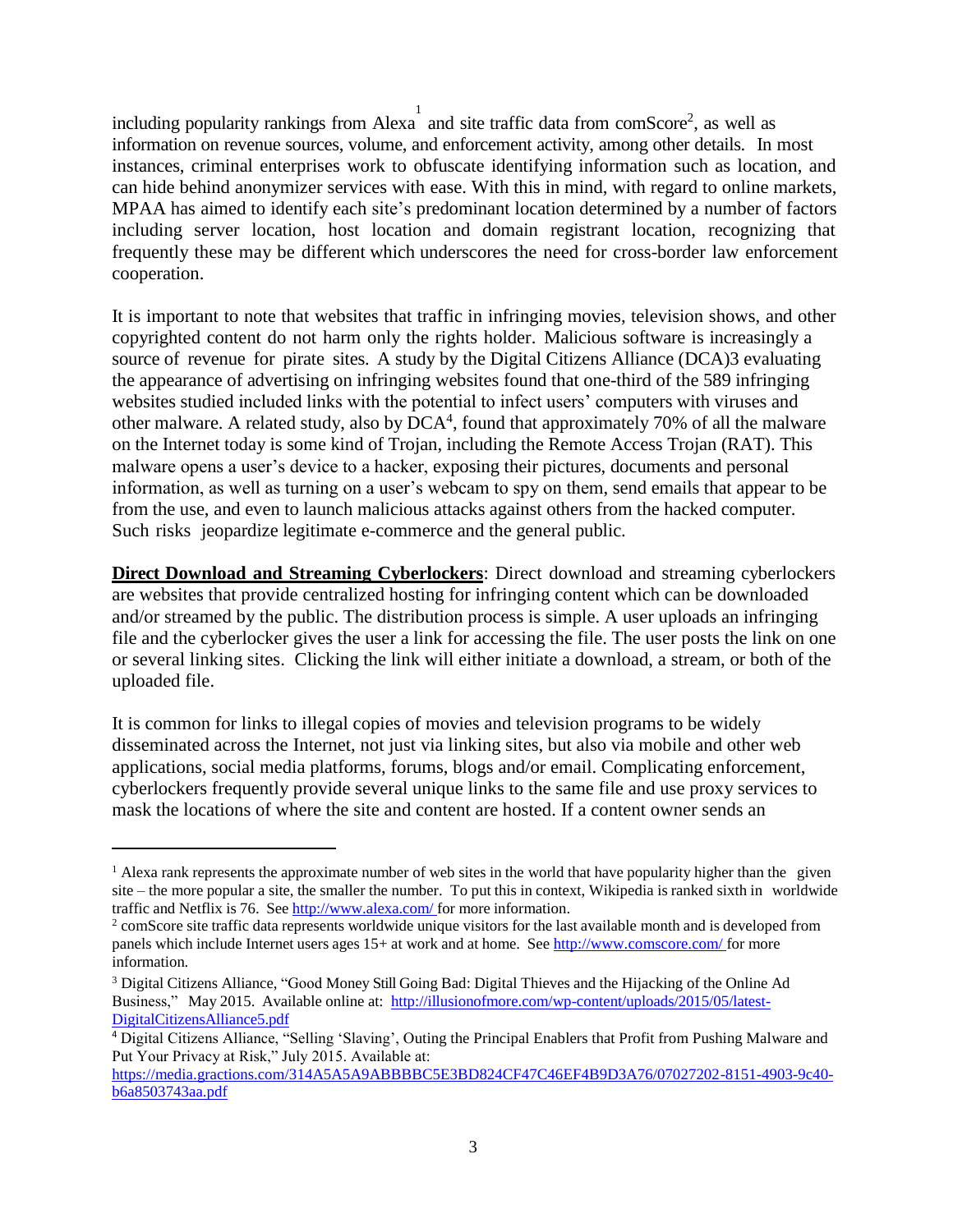infringement notice for one of the links, the others may remain up, enabling continued infringement. And, many cyberlockers, including Nowvideo.sx and the sites included in the Movshare group, do not respond at all to takedown notices.

According to a NetNames and Digital Citizens Alliance report, "[u]nlike legitimate cloud storage services … the cyberlocker business model is based on attracting customers who desire anonymously to download and/or stream popular, copyright infringing files that others have posted." NetNames found that the 30 direct download and streaming cyberlockers it analyzed took in close to \$100 million in total annual revenue and generated average profit margins of 63 to 88 percent from a mix of advertising and subscription services. The principle use and purpose of these cyberlockers is to facilitate content theft.

The cyberlockers listed below include examples of both direct download and streaming models. By making vast amounts of infringing premium content available to the public, these sites attract huge amounts of traffic.

- **Letitbit.net** the Netherlands. Letitbit.net is a direct download cyberlocker with a global Alexa ranking of 5,309 and a local rank of 632 in Russia. The website is owned by a company registered in the Seychelles and Cyprus. Letitbit.net allows anonymous uploads (ie. no account is required) and offers paid accounts as well. It also has a rewards scheme where uploaders are paid up to USD \$60 per upload and where downloaders are paid up to USD \$15per 1,000 downloads. Via a cooperation with Moevideo.net they also offer USD \$50 USD per 10,000 views for video content. Letitbit.net had 3,320,274 unique visitors in August 2015 according to comScore Media Metrix, World Wide data. The site is part of a larger group of cyberlockers that includes ShareFlare.net and VIP-file.com. The site is hosted at Webzilla in the Netherlands.
- **Nowvideo.sx and the "Movshare Group"** Several locations. Nowvideo.sx, formerly Nowvideo.eu, is one of the top streaming cyberlocker sites worldwide and offers its uploaders about USD \$20 per 1,000 downloads. Nowvideo.sx had 6,660,581 unique visitors in August 2015 according to comScore Media Metrix,World Wide data. The site also has a global Alexa rank of 1,853. Notably, Nowvideo.sx belongs to a family of problematic sites in the "Movshare Group", which includes cyberlockers such as the popular Movshare.net, Novamov.com, Videoweed.es, Nowdownload.ch, Divxstage.to, linking sites such as Watchseries.lt (nominated separately below), and forums, all under the same operators. Nowvideo.sx is hosted in multiple locations by both Private Layer in Switzerland and Felicity Netbrella Corporation in Sweden. Furthermore, unlike other major cyberlockers, Nowvideo.sx and other hosting platforms from the "Movshare Group" systematically refuse to comply with takedown notices. Right holders have therefore no way to have infringing files removed from these platforms, which explains why they are becoming more and more popular. Both the Court of Rome and Delhi High Court have

 $\overline{a}$ 

<sup>5</sup> NetNames, "Behind The Cyberlocker Door: A Report on How Shadowy Cyberlocker Businesses Use Credit Card Companies to Make Millions," September 2014. Available online at: [http://www.digitalcitizensalliance.org/cac/alliance/content.aspx?page=cyberlockers.](http://www.digitalcitizensalliance.org/cac/alliance/content.aspx?page=cyberlockers)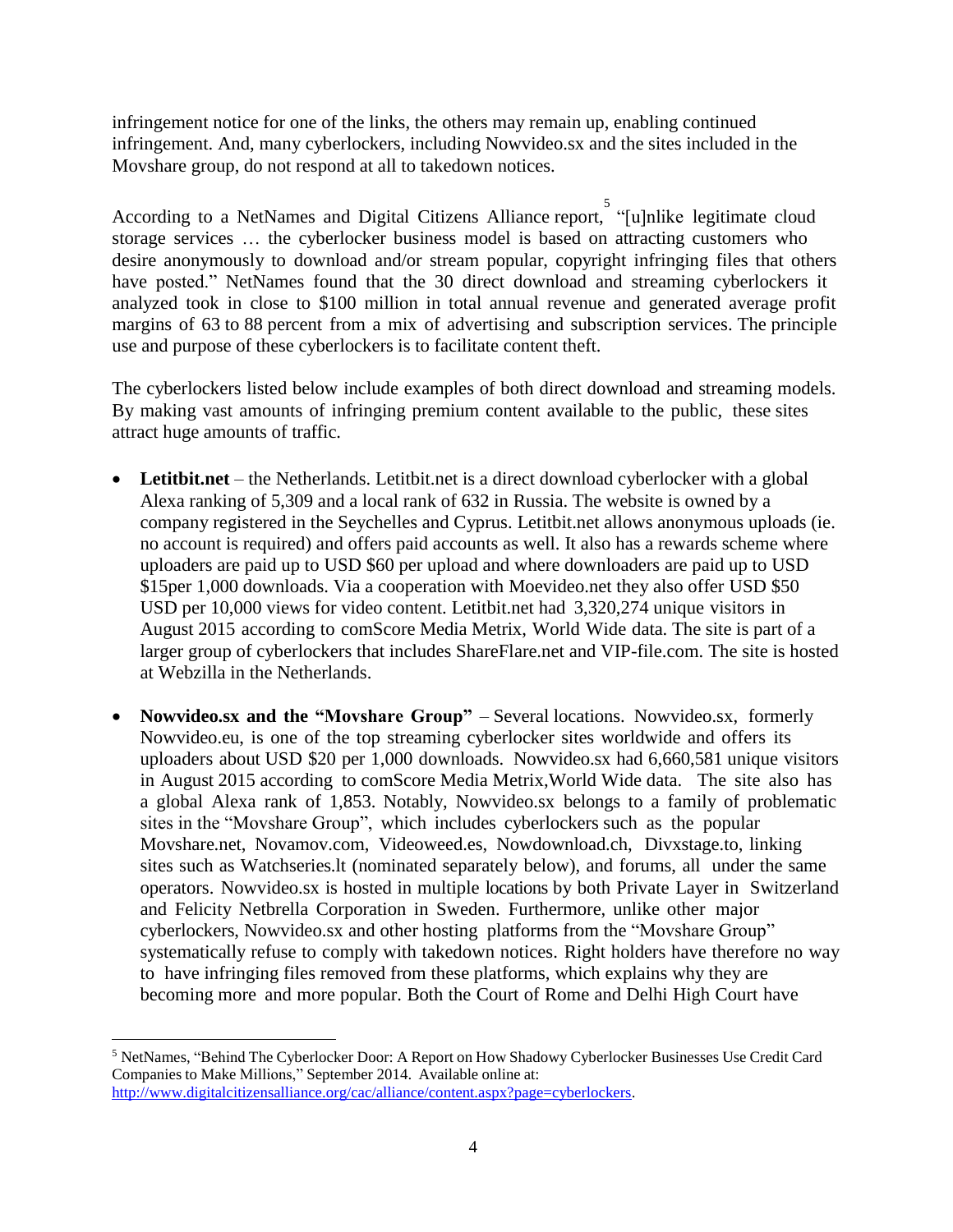ordered ISPs in Italy and India to block various Nowvideo and Movshare sites in 2013 and 2014.

- **Rapidgator.net** Russia. The site has a global Alexa ranking of 751. Rapidgator.net had 7,405,192 unique visitors in August 2015 according to comScore Media Metrix, World Wide data, and offers monetary rewards, which encourage uploaders to distribute popular content such as copyrighted movies and television programs as widely as possible. Users who upload files are rewarded up to approximately USD \$40 for every 1,000 downloads and for every initial purchase of a premium membership, the user making the referral is paid 50% of the sale. Premium subscription plans are available for \$12.99 a month, allowing users to avoid throttled download speeds and data- download limits. According to NetNames's "Behind the Cyberlocker Door" report,<sup>6</sup> Rapidgator.net generated approximately \$3.7 million in annual revenue, most of which comes from premium accounts. ISPs in Italy were ordered by the Court of Rome to block Rapidgator.net in April 2013. RapidGator.net is hosted by Netvillage Network in Russia.
- **Uploaded.net** Netherlands/Switzerland. Uploaded.net is a direct download cyberlocker that incentivizes users to upload large files, such as those associated with television episodes and motion pictures, by paying rewards based on the file size, as well as a percentage of premium account sales referred by the user. The popular site also has a global Alexa rank of 449 and a local ranking of 127 in Germany. NetNames' September 2014 report on cyberlockers<sup>7</sup> found that Uploaded generates approximately USD \$6.6 million in annual revenue, largely through premium accounts but also in part through advertising. Users who upload files are rewarded up to approximately USD \$50 for every 1,000 downloads; for every initial purchase of a premium membership, the user making the referral is paid 60% of the sale. Additional renewals of the premium membership earn the user making the referral 50% of the sale. Download speeds are throttled for users who do not purchase the USD \$78.99 annual premium membership. Following the Megaupload.com takedown, Uploaded.net blocked traffic from U.S. IP addresses and expanded their server capacity to accommodate a "massive growth" in traffic. While the website has since allegedly changed hands, the site continues to offer infringing content with file names clearly associated with content theft and release groups. The site operator switched TLD's to ".NET" in 2013 and began redirecting traffic from the ".TO" to the new domain name. The website operates through multiple redundant domains that include Uploaded.to and Ul.to. ISPs in Italy were ordered by the Court of Rome to block Uploaded.net in April 2012. In addition, ISPs in India were ordered by the Delhi High Court to block Uploaded.net, Uploaded.to and Ul.to in July 2014. Uploaded.net had 11,793,084 unique visitors in August 2015 according to comScore Media Metrix, World Wide data, is owned by Swiss company Cyando AG and is hosted at Eweka Internet Services B.v. in the Netherlands.
- **Videomega.tv** Romania. Videomega.tv is a streaming cyberlocker with a global Alexa ranking of 1,435. The website offers three types of accounts: a basic free account, a premium

 $\overline{\phantom{a}}$ 6 Ibid

<sup>7</sup> Ibid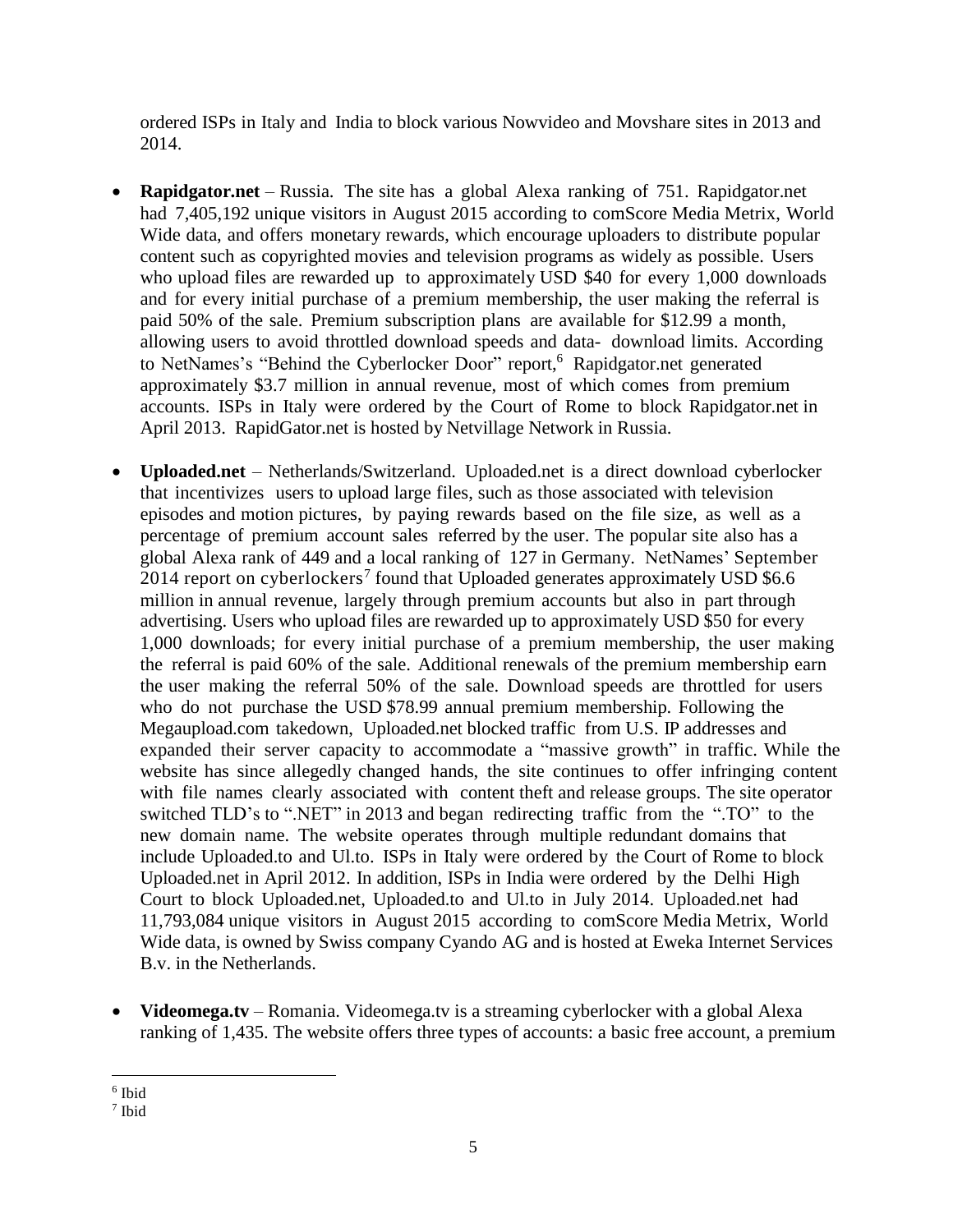free account (which requires registration), and a paid premium cloud account. All accounts offer unlimited uploads and unlimited traffic. However, only premium accounts protect user videos from deletion due to inactivity. Premium cloud accounts protect user videos from deletion for any reason. With free accounts, videos are deleted after a year of inactivity. Premium accounts also provide search engine optimization (SEO). Videomega.tv had 37,826,007 unique visitors in August 2015, which was a 121% increase compared to August 2014, according to comScore Media Metrix, World Wide data. The site is hosted at M247 in Romania, and is being masked behind a proxy service to curb rights holders' ability to identify its precise host.

 **VK.com** – Russia. VKontakte, or VK.com, is the leading social networking site in Russia and Russian speaking territories and a hotbed of illegal distribution of movie, television and music files. Searching for content and then downloading it is easy and the site supports streaming playback through embedded video players. The site is available worldwide in multiple languages, including English, and is easily one of the most visited sites in the world, with a global Alexa ranking of 20 and a local ranking of 2 in Russia. Internet service providers (ISPs) in Italy were ordered by the court of Rome to block VK.com in November 2013.VK has recently started blocking infringing sites from accessing videos stored on VK. VK.com had 83,623,914 unique visitors in August 2015, which was a 10% decrease compared to August 2014, according to comScore Media Metrix, World Wide data. The site operates on corporate-owned servers in Russia. There are indications that VK may be starting to take steps to address the rampant piracy on its platform and hope that any such effort is diligently pursued and is successful.

**Linking and Streaming Websites:** Linking sites aggregate, organize and index links to content stored on other sites. Linking sites that offer unauthorized movies and TV shows, typically organize posts by title, genre, season and episode, and often use the official cover art to represent the content. The sites then provide one or more active links so users can access the infringing content. Depending on the website, users are commonly presented with the options of either streaming the content in a video-on-demand format or downloading a permanent copy to their computer. Many streaming linking sites also iframe or embed video players from third-party websites, reducing the number of clicks needed to get to content for a more seamless user experience. Some also appear to be hosting the underlying content files on servers they control to maintain continuity of infringing offerings and avoid takedowns on thirdparty file hosting sites.

• **Cuevana.tv** – Argentina. Historically, Cuevana.tv was among the most popular Spanish language streaming link sites in the world. However, in March 2014, the site was converted from a website offering high-quality streaming content to a landing page for a BitTorrent application entitled "Cuevana Storm" ("Storm"). Despite this change in the service's format, the new application provides access to similar content to users through a Cuevana API (hosted at [http://api.cuevana.tv\)](https://owa.films.org/owa/redir.aspx?C=UE4vyaQ-YkC9UgBd0D11ImharIqDwdEI8Br3QlarDA2Gggj-duasTRmbnhRkzcG2-58sqnXc60Q.&URL=http%3a%2f%2fapi.cuevana.tv), which appears to be the backbone of the entire application. The list of available content, the metadata required for the application to access that content, and the application itself still appear to come from Cuevana's services. However instead of traditional streaming from cyberlockers, Cuevana Storm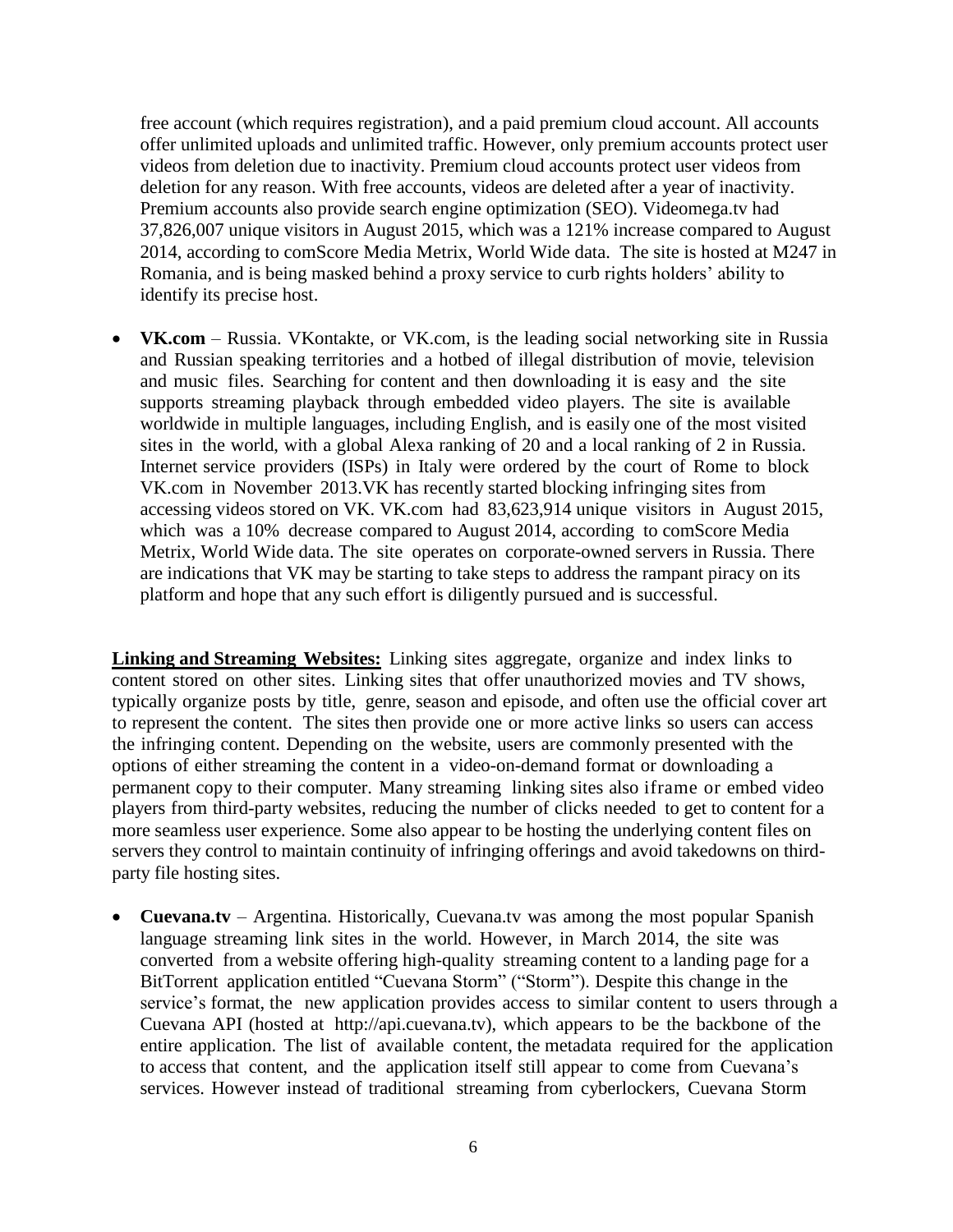streams video content utilizing BitTorrent technology. Storm is an open source project with its source code available on GitHub's platform. In late 2011, the MPAA's members initiated a private criminal action against Cuevana's operators in Buenos Aires, Argentina. Due primarily to disputes among several Argentine courts as to which one properly has jurisdiction, the case has yet to make significant forward progress. Although the site is intermittently down it has been pervasive over the last half decade. Cuevana.tv is currently hosted by PrivateLayer, located in Switzerland.

- **Kinogo.co** Ukraine. Kinogo.co, formerly Kinogo.net, is one of the most popular streaming link sites worldwide. It is a Russian language site with a global Alexa rank of 2,159 and a local rank of 2,792 in the U.S. Kinogo.co had 23,437,186 unique visitors in August 2015 according to comScore Media Metrix, World Wide data. Analysis suggests that Kinogo hosts some of its own video content, and that it is becoming increasingly common practice on other major Russian-language video streaming links sites.
- **Megafilmeshd.net** Brazil/Poland/Bulgaria. Megafilmeshd.net is a popular streaming linking site that currently offers more than 150,000 links to more than 6,000 illegally reproduced national and international titles including films, television series, and concerts. The site has been active since August 2010 and offers frequently updated illegal content in Portuguese. The availability of illegal content has earned the site a global Alexa ranking of 1,499 and a rank of 51 in Brazil. Megafilmeshd.net had 9,726,920 unique visitors in August 2015, which was a 4% increase compared to August 2014, according to comScore Media Metrix, World Wide data. Administrators of the website monetize it through advertising served by a large number of national and international Ad Networks. The website is believed to be hosted with Verdina in Bulgaria and We-Host-Servers in Poland
- **Movie4k.to** Romania and the Netherlands. Movie4k.to is a popular streaming linking site with a current global Alexa rank of 1,151 and a rank of 59 in Germany. Movie4k.to had 3,989,971 unique visitors in August 2015 according to comScore Media Metrix, World Wide data. The site boasts: "We are one of the biggest internet movie websites today with free movies from years ago to the current date." The site organizes movies by genre. Currently, the site indicates it is linking to tens of thousands of copies of free movies. Variants of the site have been subject to blocking orders in the United Kingdom, Denmark and Italy. Movie4k is hosted in Romania and the Netherlands and is being masked behind a proxy service that curbs rights holders' ability to identify its precise host.
- **Pelis24.com** Spain/Mexico/Argentina/Colombia/Peru/Chile. Pelis24.com is a popular streaming linking site that currently offers more than 80,000 links to more than 8,000 illegally reproduced titles including films and television series. The site has been active since February 2008, and has a global Alexa rank of 2,101 and the following Alexa ranks per Spanish speaking country: Spain, 146; Mexico, 200; Argentina, 224; Peru, 124; Colombia, 186. Pelis24.com had 6,490,613 unique visitors in August 2015, which was a 139% increase compared to August 2014, according to comScore Media Metrix, World Wide data. Administrators of the website monetize it through advertising served by a large number of national and international Ad Networks.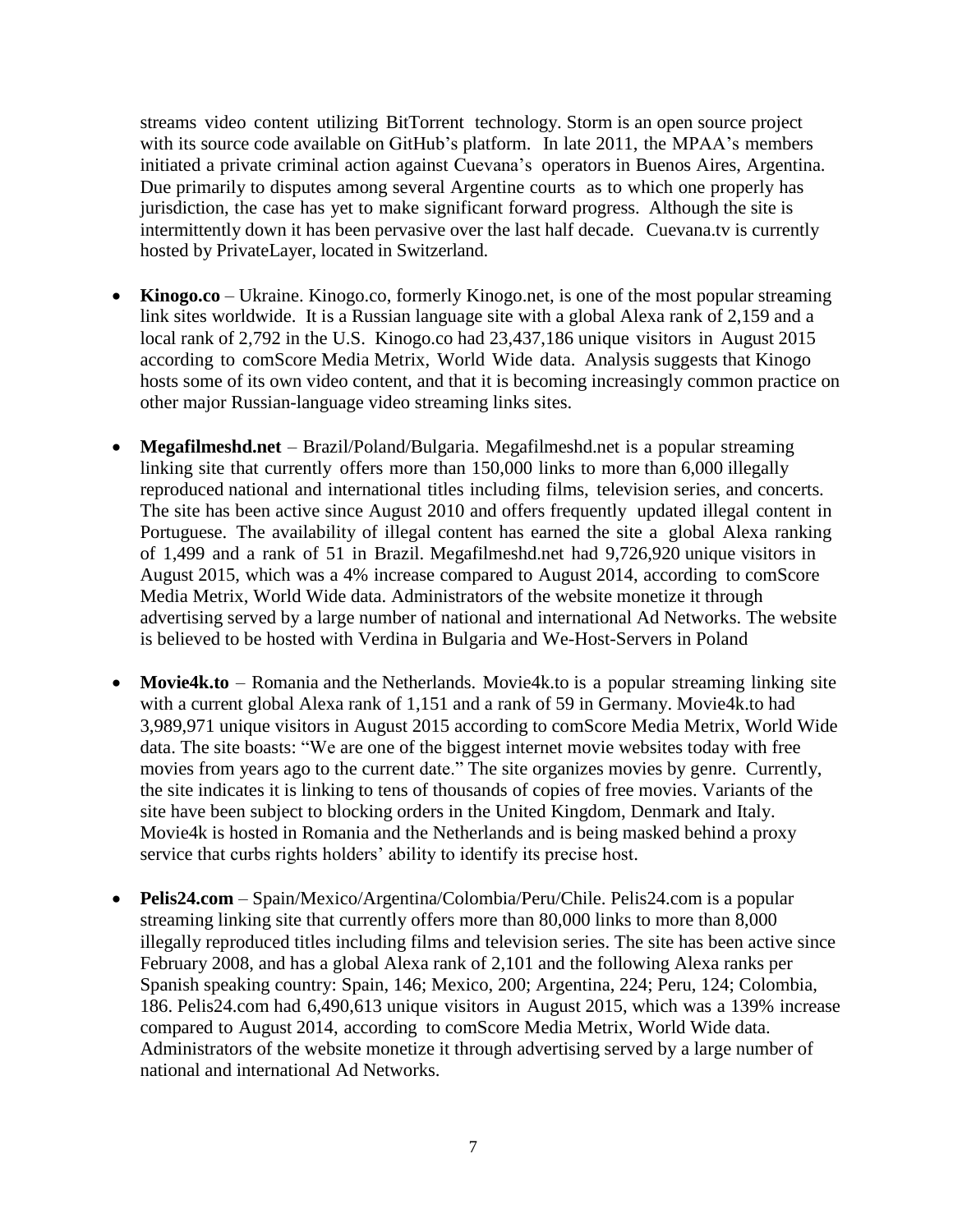- **Primewire.ag** France/Sweden. Formerly known as 1channel.ch, Primewire.ag is one of the most visited websites in the world for locating links to illicit copies of first run motion picture and television content. The site claims to link to more than 50,000 free copies of movies. In 2013, the streaming link site was hijacked by a group who moved the site to a new domain, Vodly.to. The original operators of 1channel then launched a new site, Primewire.ag, which now has a global Alexa rank of 846 and a local U.S. rank of 385. Primewire.ag had 3,473,533 unique visitors in August 2015 according to comScore Media Metrix, World Wide data. Primewire.ag has been the subject of blocking orders in the United Kingdom, Norway and Denmark. Over the years, the site has employed numerous tactics attempting to make it "bullet proof" from enforcement measures and stay online, including hosting through a rotating inventory of 30 or more domains and a variety of hosting locations. The site is currently hosted at OVH in France and is being masked behind a proxy service that curbs rights holders' ability to identify its precise host.
- **Putlocker.is** Switzerland and Vietnam. PutLocker.is is a video linking site that provides links to illicit content located on various Cyberlockers. It currently has links to an estimated 22,100 infringing movie titles and 500 infringing television shows and has a global Alexa rank of 395 and a US Alexa ranking of 238. Putlocker.is had 17,832,855 unique visitors in August 2015, which was a 60% increase compared to August 2014, according to comScore Media Metrix, World Wide data. Putlocker.is provides illicit copies of movie and television content, utilizing embedded video players to stream content directly from the website itself. The website has also been subject to site blocking in Italy. Putlocker.is continues to be hosted by Private Layer, located in Switzerland. The site's operator is located in Vietnam.
- **Solarmovie.is** Canada and Latvia. Previously Solarmovie.eu and solarmovie.so, the site continues to rise in popularity as a source of links to first run motion picture and television streaming content, with a global Alexa rank of 1,843 and a rank of 917 in the U.S. Solarmovie.is had 1,561,125 unique visitors in August 2015 according to comScore Media Metrix, World Wide data. Each title is offered with dozens of links from multiple sources that are graded by users for quality. The community forum serves as a platform for requesting content and monitoring the service of the streaming hubs. A variant of the site, solarmovie.so, was blocked in the United Kingdom following a November 2013 order by the High Court of London. Solarmovie.is has also been the subject of blocking orders in Italy and Denmark. In September 2014, the Bucharest Court granted a preliminary injunction and ordered hosting provider Voxility to temporarily interrupt the hosting on its servers and not to resume in future hosting of the website Solarmovie, regardless of its extensions. With this precedent, the Romanian court is the first to successfully apply Article 8.3 in Central Eastern Europe and opens the door for intermediary injunctions in this region including site blocking. The website is hosted in Canada and Latvia with Netelligent.
- **Viooz.ac** Estonia. Viooz.ac is a linking site that links to and streams movie and TV content from cyberlockers. Viooz is one of the most-visited websites in the world to locate links to illicit copies of motion picture and television content. The site has a global Alexa rank of 5,816. Viooz.ac had 1,346,458 unique visitors in August 2015 according to comScore Media Metrix, World Wide data. Viooz.ac changed domains from Viooz.co in what is believed to be an attempt to circumvent site blocking orders. Viooz.co has been blocked in Denmark, Norway and the United Kingdom. Viooz.ac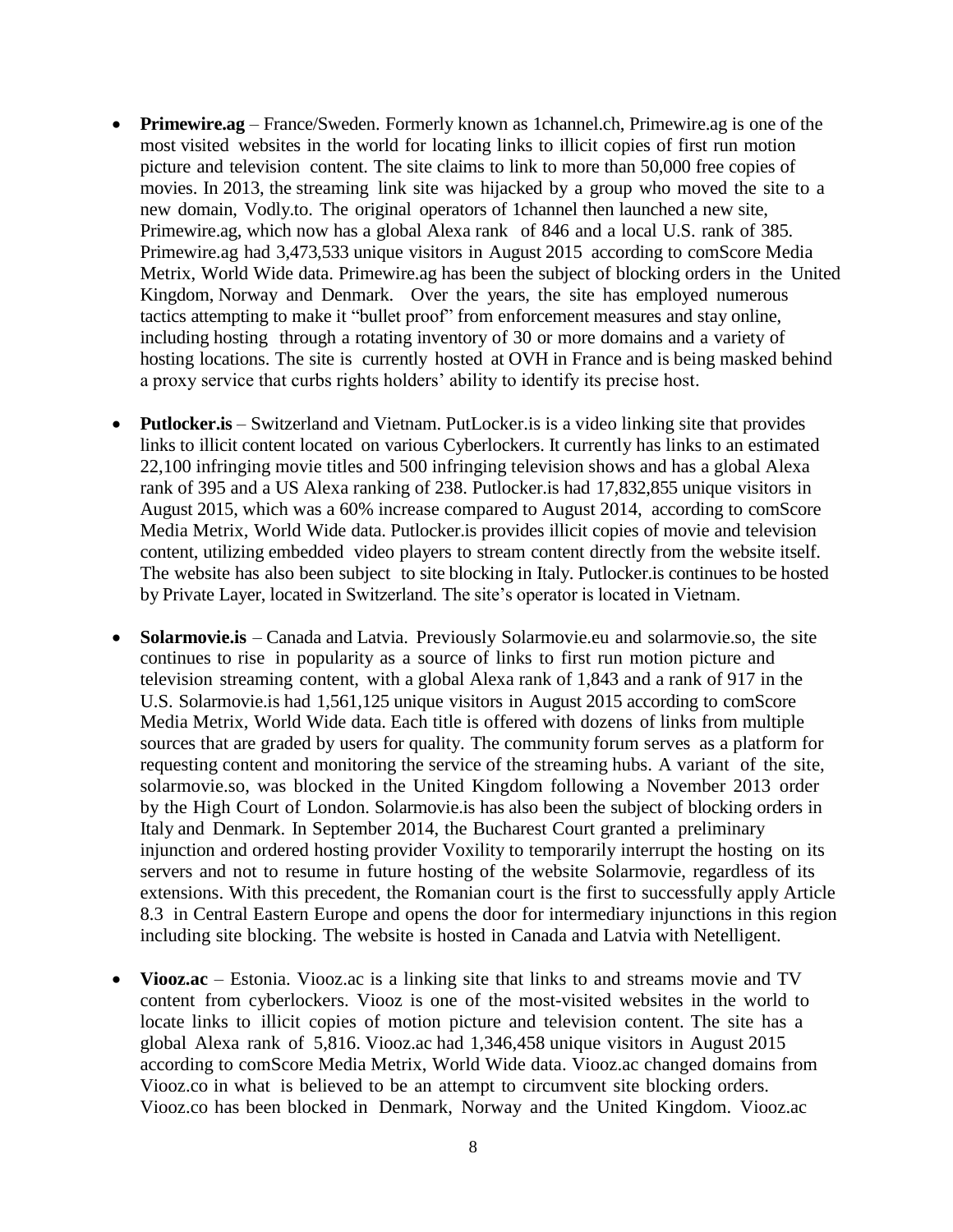streams infringing content directly on the website in the form embedded video players. The website is currently hosted by Dragees, located in Estonia.

- **Watch32.is** Germany. Watch32.is is a popular streaming site that embeds popular movie content from third-party cyberlockers. Users of the previously known watch32.com are now redirected to the new domain at watch32.is. The site has a global Alexa rank of 7,149 and a local rank of 3,169 in the U.S. Watch32.is had 1,304,217 unique visitors in August 2015 according to comScore Media Metrix, World Wide data. Before the re-direct, watch32.com was subject to site blocking in both the United Kingdom and Malaysia. The site is currently hosted by Contabo in Germany and is being masked behind a proxy service that curbs rights holders' ability to identify its precise host.
- **Watchseries.lt** Switzerland. Watchseries.lt is one of the most popular websites in the world to find and view copyright infringing content. The site is owned and operated by the same group of operators that runs the "Movshare Group" of websites discussed above. The site has a global Alexa rank of 5,297, and a local rank of 2,782 in the U.S. Watchseries.lt had 689,148 unique visitors in August 2015 according to comScore Media Metrix, World Wide data. Watchseries.lt is currently hosted by Private Layer located in Switzerland. Watchseries.lt has been the subject of blocking orders in the United Kingdom and Denmark.

**Peer-to-Peer Networks & BitTorrent Portals**: Users of Peer-to-peer (P2P) or file-sharing networks use software that allows them to join "swarms" of other users who are sharing a particular title (movie, TV show, book). As each user downloads pieces of the file, his/her computer shares the pieces with others in the swarm. The most popular P2P software is "BitTorrent". BitTorrent websites facilitate file sharing by organizing and indexing torrent files, and initiating and managing the download process. The BitTorrent landscape remains popular, serving millions of torrents to tens of millions of users at any given time.

The sites identified in this year's filing were identified in part because of their high-quality, recently-released content and because, in some cases, they coordinate the actual upload and download of that content.

- **Extratorrent.cc** Ukraine. Extratorrent.cc is a highly popular BitTorrent indexing website. The site has a global Alexa rank of 312 and a rank of 66 in India. Extratorrent.cc had 11,233,357 unique visitors in August 2015, which was a 14% increase compared to August 2014, according to comScore Media Metrix, World Wide data. Extratorrent.cc claims astonishing piracy statistics: offering almost 1.4 million free files with sharing optimized through over 43 million seeders and more than 60 million leechers. Extratorrent.com has been the subject of blocking orders in the United Kingdom, Italy, Denmark, Norway and Belgium. In addition, Extratorrent.cc is currently has been the subject of blocking orders in Malaysia. Extratorrent.cc is currently hosted by Server.ua in the Ukraine.
- **Kat.cr** Several locations. This website, formerly known as kickass.to, facilitates the distribution of infringing copies of movies, TV shows, music files, apps, videogames and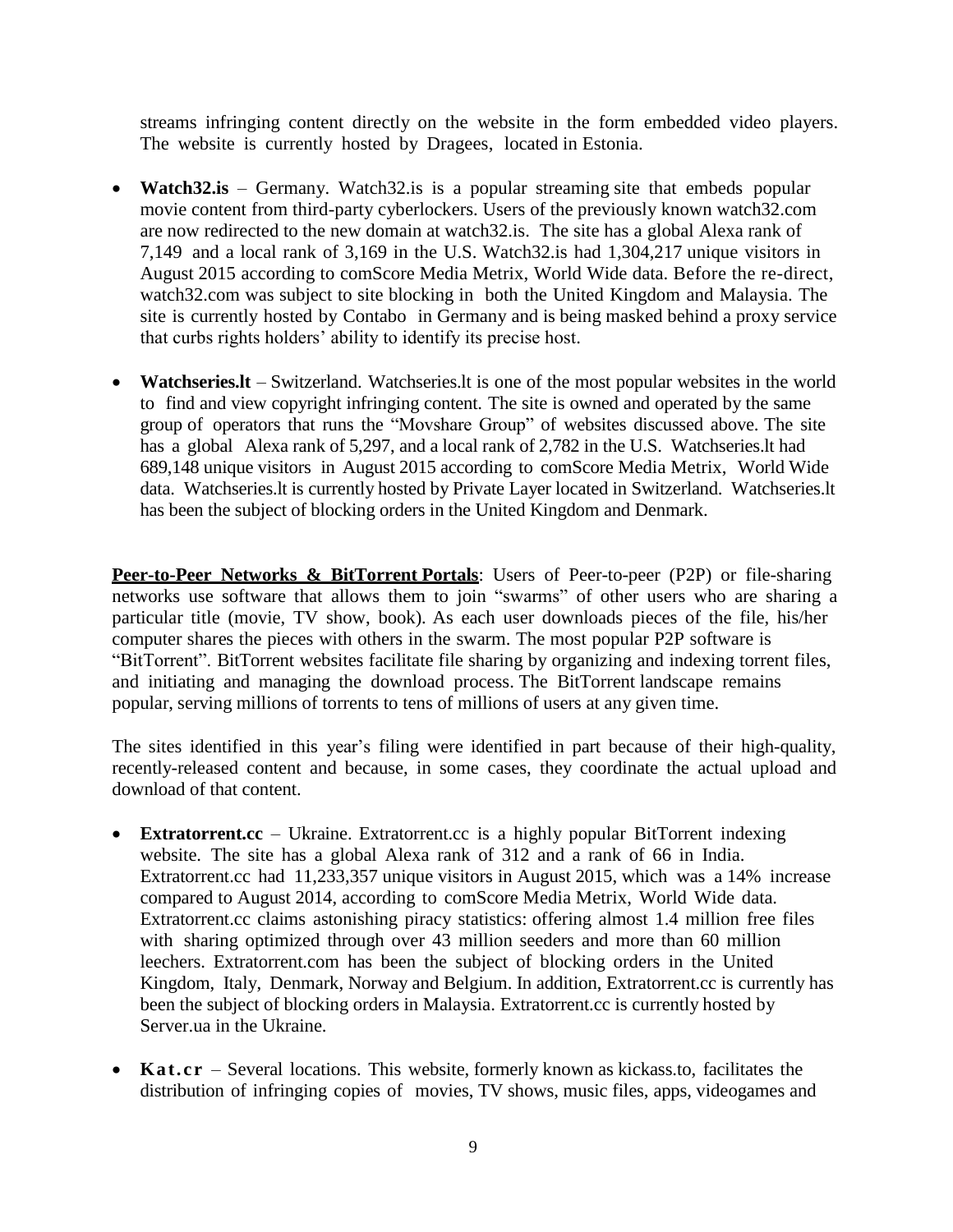books. In total, over 6 million torrent files are verified and available for download. Nearly every movie torrent is described in terms that, by definition, denote infringement (e.g., BRRip, CAM, DVDrip, DVDScr, TS). The site has steadily increased in popularity since 2009 and is the biggest torrent site in terms of visitors, surpassing ThePirateBay in 2014. Kat.cr has a global Alexa rank of 75, and ranks in the top 100 most visited sites in the U.S., Canada, India and Saudi Arabia. Originally known as Kickasstorrents.com, the website transitioned to a new domain, Kat.ph, weeks after the U.S. Department of Homeland Security seized several domains associated with motion picture piracy in 2011. In 2013, following a temporary domain seizure by the Philippines government, the site switched to the domain Ka.tt, which was soon thereafter deactivated by the ccTLD registrar for violating the copyright infringement terms of service. The domain then transitioned again to Kickass.to and moved to the currently used kat.cr domain. The site monetizes its illegal conduct by selling advertising space throughout the site, including adjacent to posts of torrents relating to infringing content. Kickass.to and Kat.ph have been the subject of blocking orders in the United Kingdom, Italy, Belgium, Denmark, Ireland, and Malaysia. Kat.cr had 25,236,818 unique visitors in August 2015 according to comScore Media Metrix, World Wide data. The site is simultaneously hosted by several companies in different locations around the world: Canada (Netelligent), Germany (PlusServer and GHOSTnet), Hungary (23VNET), Spain (SoloGigabit), Singapore (SoftLayer), Moldova (Alexhost), Latvia (RN Data DC), and Turkey (Sayfa Net). Kat.cr is also related to Kat.sx.

- **Rutracker.org** Russia. This BitTorrent portal was launched in 2010 in response to the takedown of Torrent.ru by the Russian criminal authorities. Rutracker.org is a BitTorrent indexing website with 13.9 million registered users and 1.5 million active torrents. It is one of the world's most visited websites with a global Alexa ranking of 363, and a local rank of 17 in Russia. Rutracker.org had 7,025,929 unique visitors in August 2015 according to comScore Media Metrix, World Wide data. The site is hosted in by Dreamtorrent Corp. believed to be in Russia and Seychelles.
- **ThePirateBay.gd (in addition to** .la, .mn, and .vg TLDs) Sweden. ThePirateBay.gd (TPB) is one of the largest BitTorrent websites on the Internet with a global Alexa rank of 958, and a local rank of 813 in the U.S. Available in 35 languages, this website serves a wide audience with over 43.5 million peers. Traffic arrives on this website through multiple changing ccTLD domains and over 90 proxy websites that assist TPB in circumventing site blocking actions. Swedish prosecutors filed criminal charges against TPB operators in January 2008 for facilitating breach of copyright law. The operators were found guilty in March 2009 and sentenced to prison and a multi-million dollar fine. This judgment has since been affirmed by Sweden's Supreme Court and the European Court of Human Rights. In 2012, one of the site's co-founders was found guilty on hacking charges in Sweden after his extradition from Cambodia. He was then extradited to Denmark and sentenced for similar charges in 2013. In addition, another operator was captured in 2014 in Sweden. The last operator was captured in Thailand and extradited to Sweden in 2014 for an outstanding sentence. TPB continued to combat efforts to protect the interests of copyright holders by changing their top level domain to .SE in an effort to thwart site blocking orders in Austria, Belgium, Denmark, Finland, France, Iceland, Ireland, Italy, Malaysia, Norway, Portugal, Spain and the United Kingdom. TPB promoted its tenth year as an index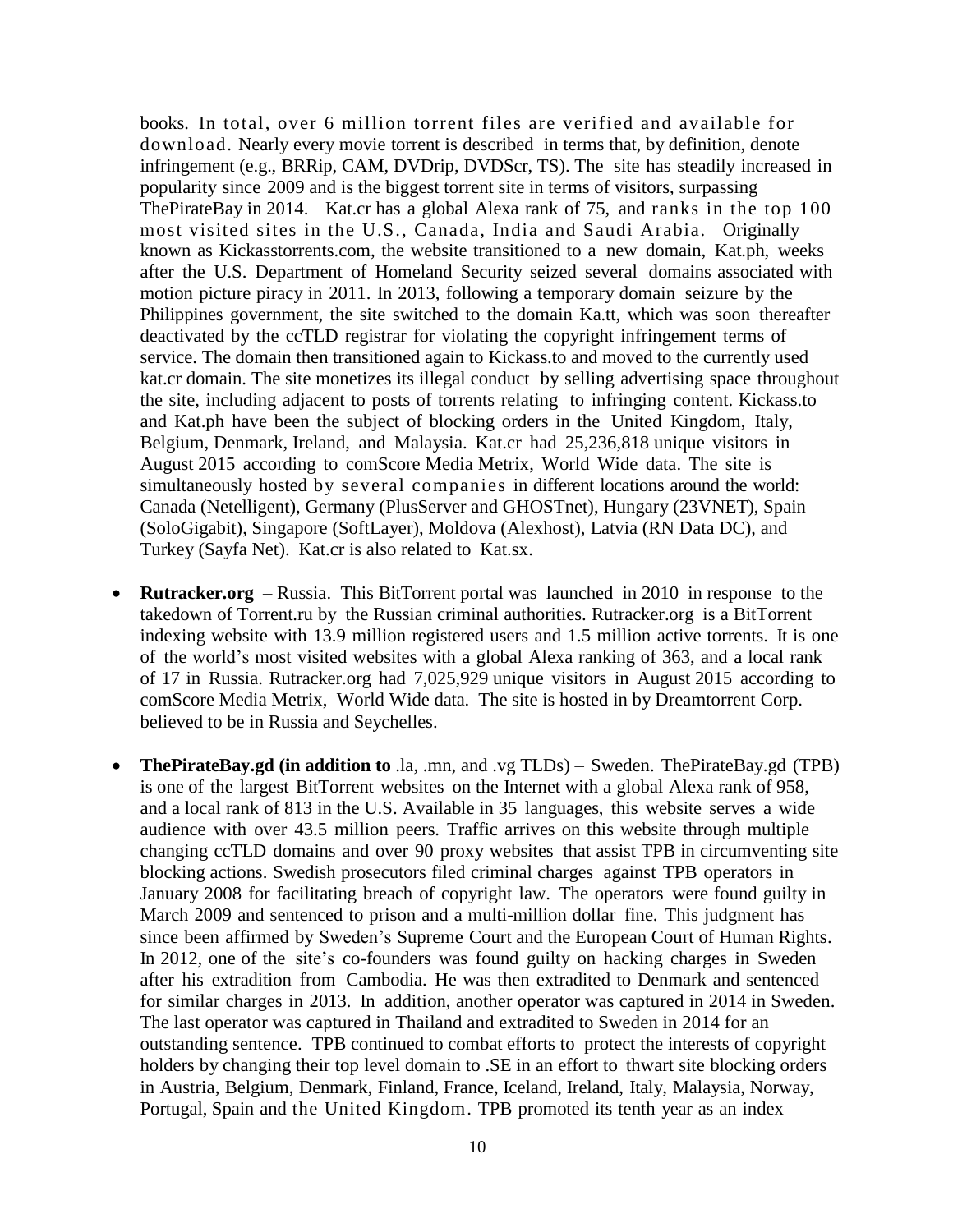website by releasing the PirateBrowser, a self-contained portable web browser with preset bookmarks to BitTorrent websites hosted on the TOR network. The website has been reported to have multiple alternative domains hosted in various countries around the world. In December 2014, TPB's hosting provider was raided and the site went offline, only to reappear online a few months later under various TLDs. TPB (under .gd, .la, .mn, and .vg TLDs) had 13,828,380 unique visitors in August 2015, which was a 66% decrease compared to August 2014 under the .se TLD, according to comScore Media Metrix, World Wide data. Users visiting the previously know .se domain are now redirected to one of these domains.

- **Torrentz.eu** Poland. One of the oldest and most popular BitTorrent websites on the Internet, Torrentz.eu has been in operation for ten years. Torrentz.eu had 15,831,107 unique visitors in August 2015 according to comScore Media Metrix, World Wide data. The site has a global Alexa rank of 478, and a U.S. rank of 795. The site currently claims to index 31,955,643 active torrents via 28 major BitTorrent websites that include ThePirateBay.gd, ThePirateBay.la, ThePirateBay.mn, ThePirateBay.vg, extratorrent.cc and kat.cr. The website temporarily shut down in 2004 in response to a takedown notice from a copyright holder and then came back online with a more hardened configuration. The website transitioned to the .eu domain following the U.S. Department of Homeland Security seizure of multiple domains. It has been the subject of blocking orders in the United Kingdom, Denmark, and Malaysia. It is currently hosted through Inventoris Sp. Z O. O on four IP addresses in Poland.
- **Yts.to** Several locations. Yts.to is a torrent website owned and operated by one of the largest release groups in the world, YTS (previously YIFY). The site has a global Alexa rank of 594 and a local rank of 985 in the U.S. Yts.to had 3,471,348 unique visitors in August 2015 according to comScore Media Metrix, World Wide data. It facilitates the downloading copies of popular movies, and currently lists 4,479 high-quality movie torrents available for free download. Additionally, the content on Yts.to supports desktop torrent streaming application "Popcorn Time," which has an install base of 1.4 million devices and more than 100,000 active users in the United States alone. Yts.to, previously Yts.re, rebranded from its original domain, Yify-torrents.com, after it was announced in January 2014 that their leader, "Yify," was retiring. Yify-torrents.com (and its alternate ccTLD sites) was blocked by the six largest ISPs in the United Kingdom in 2013 following a High Court decision. The Malaysian Government also took action to block Yify-torrents.com after a referral from rights holders in 2014. Yts.to utilizes multiple IP addresses in an effort to evade enforcement. The site is currently hosted in several locations by several companies: Private Layer (Switzerland), Makonix (Sweden), VNET (Slovakia), Zappie Host (Canada or New Zealand).

**Registrars:** Registrars sell domain names to registrants (website operators). The authority to sell domain names flows from ICANN through its registrar accreditation process. In order to secure the authority to sell domain names, registrars must sign a contract with ICANN known as the Registrar Accreditation Agreement  $(RAA)^8$ . This contract requires that registrars take certain

 $\overline{\phantom{a}}$ 

<sup>8</sup> ICANN's Registrar Accreditation Agreements (RAA) are available at *www.icann.org/resources/pages/approved-*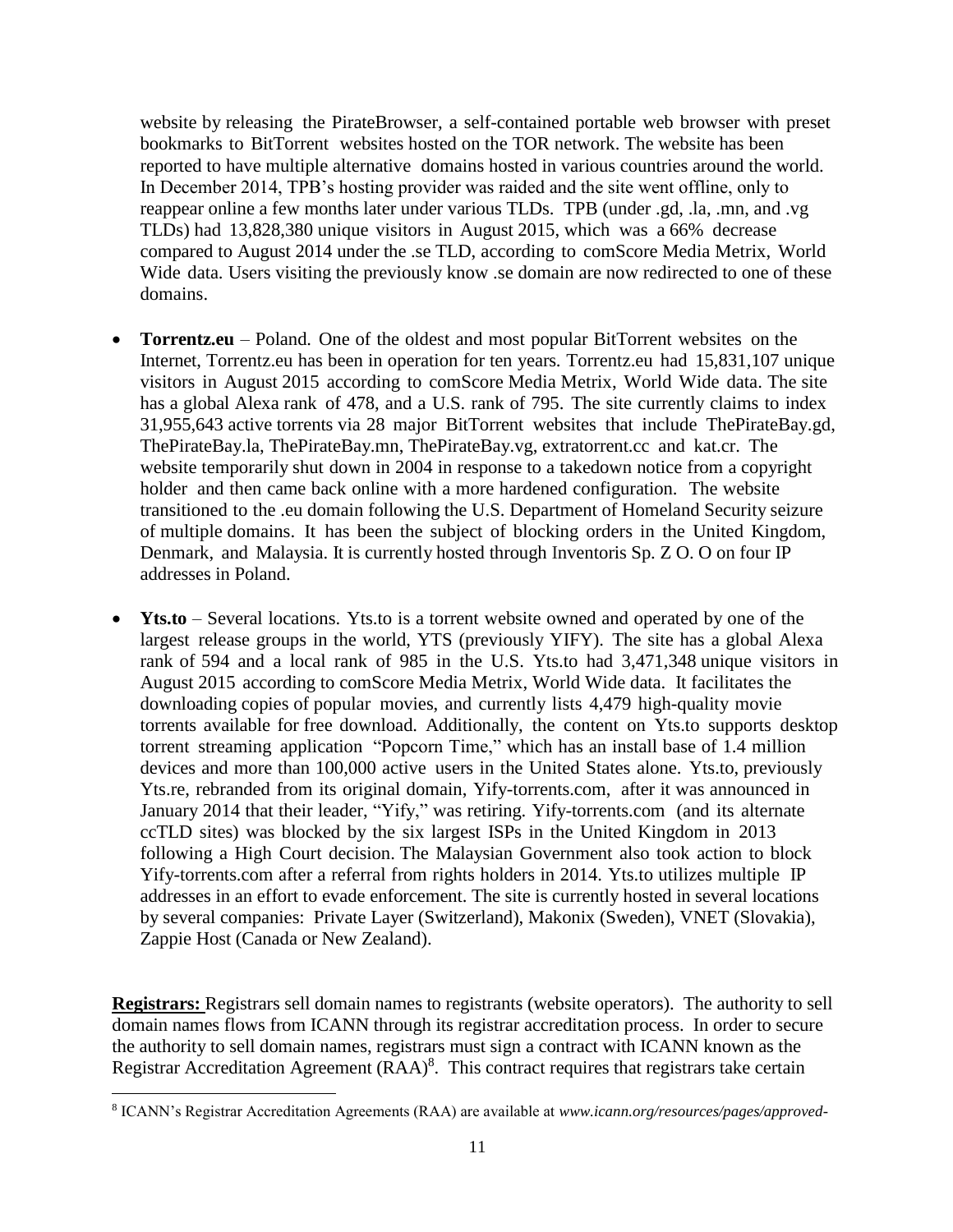actions to curb illegal activity on the internet, including that registrars must obtain from all registrants a certification that they are not operating the domain in a way that infringes the rights of third parties. Registrars must also take reasonable steps to enforce compliance with these terms, including an obligation to receive and investigate claims of abuse and to respond appropriately to such claims. These contractual obligations were developed through an extensive multi-stakeholder process.

The domain name registration function plays an important part in the ongoing operation of the notorious online markets recognized by the USTR each year. Websites engaged in massive copyright infringement depend upon the services provided by Internet domain name registrars to operate and perpetuate their illegal activities on such a massive scale. Without the ongoing support of the registrars, these sites would find it difficult, if not impossible, to operate. Unfortunately, many domain name service providers facilitate this illegal conduct by refusing to take action – notwithstanding their RAA obligations - upon being notified that their domain names are being used in clear violation of the law and their own registration agreements.

USTR's 2014 notorious markets report included, for the first time, a registrar nominee that engaged in or facilitated IPR infringement, as "an example of a registrar that fails to take action when notified of its client's infringing activity" and encouraged "trading partner governments and ICANN to investigate and address this very serious concern." (pages 12, 16). Unfortunately, this submission did little to deter other registrars from shirking their contractual responsibilities. This year, the Motion Picture Association of America sent abuse reports to several ICANN-accredited registrars around the world. The complaints identified websites unequivocally devoted to copyright infringement, many offering films still in theatrical release. Each of the registrars contacted declined to take action or seriously assess the validity of MPAA's complaint. When MPAA referred the matter to ICANN, ICANN declined to take any action and informed the MPAA that it considered the matters closed.

By way of example, the below registrar, Public Domain Registry (PDR), has proven unwilling to investigate, or even address, credible reports of egregious copyright infringement. As USTR explained in its 2014 report, "the IPR enforcement system can break down when the tools available for rightholders become ineffective, due to, among other things, the failure of domain name registrars or other similarly situated entities to follow rules to help combat illicit activity." (page 10). We encourage USTR and other U.S. government agencies to continue working with our trading partners and ICANN to enforce the RAA.

As USTR explained in its 2014 report, "the IPR enforcement system can break down when the tools available for rightholders become ineffective, due to, among other things, the failure of domain name registrars or other similarly situated entities to follow rules to help combat illicit activity." (page 10). Unfortunately the example below is merely illustrative, and PDR is not

l

*with-specs-2013-09-17-en*; and *www.icann.org/resources/pages/ra-agreement-2009-05-21-en*. The 2013 ICANN RAA includes: Section 3.7.7.9, "[registrant] shall represent that, to the vest of [his/her] knowledge and belief, neither the registration of the Registered Name nor the manner in which it is directly or indirectly used infringes the legal rights of any third party"; Section 3.7.7 "Registrar shall use commercially reasonable efforts to enforce compliance with subsections 3.7.71-3.7.712."; Registrar shall take reasonable and prompt steps to investigate and respond appropriately to any reports of abuse."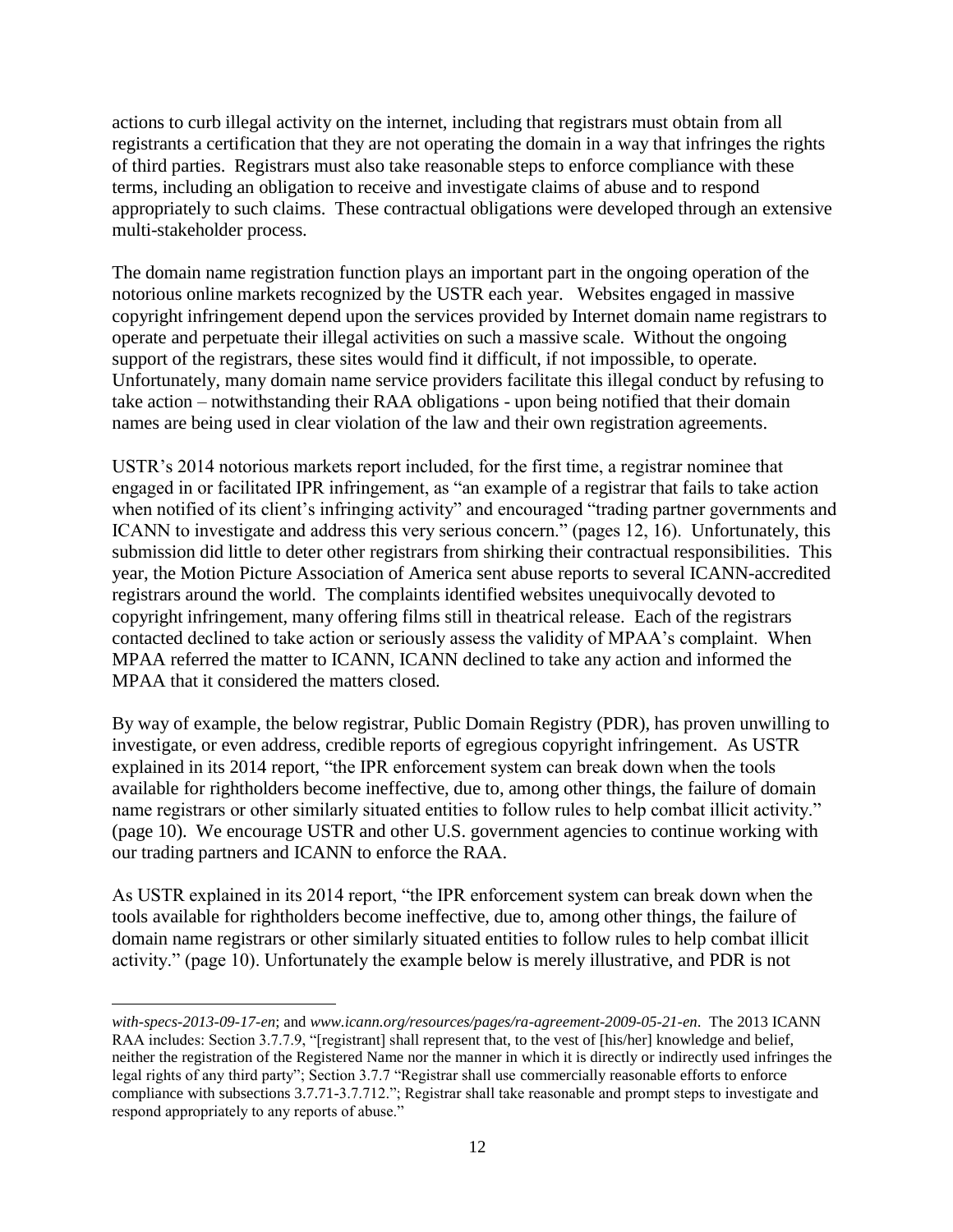alone in its refusal to respond to notice of illegal use of its domains. We encourage USTR and other U.S. government agencies to continue working with our trading partners and ICANN to ensure meaningful implementation and enforcement of the RAA by ICANN-contracted parties.

 Public Domain Registry (PDR): India. On multiple occasions, PDR has refused to take any action, or even investigate, reports of illegal activity on its domains. After the notorious Pirate Bay was shut down by the Swedish government (and listed on the USTR report), copycat sites sprung up around the internet. One such site, oldpiratebay.org, was registered with PDR. When notified in January of 2015 that this site operated in violation of the law, and was related to the notorious Pirate Bay criminal enterprise, PDR responded disclaiming control over the content hosted on the site or any responsibility under the RAA to investigate or respond further. Just a few months later, PDR received another report of abuse related to fullonlinefilmizle.com, and PDR's response was the same. In addition, PDR currently provides domain services to two sites identified in USTR's 2014 Notorious Market report, movie2k.ws and solarmovie.eu.

## **II. Physical Notorious Markets**

Perhaps more familiar to the public are the myriad physical markets located around the world that offer consumers burned or pressed infringing optical discs. Many of the markets discussed below are particularly challenging for rights holders because of the strong connections with organized criminal syndicates. Examples of notorious physical markets include:

- **Galeria Pagé, Avenida Paulista, Faria Lima (São Paulo), Camelodromo Uruguaiana (Rio de Janeiro) and Feira dos Importados (Brasilia)** – Brazil. The country's largest city, São Paulo, is a key hub of national piracy networks. Not only are pirate products widely sold in the city, but local distributors supply many similar retail operations in other parts of the country. Thus, the pressure applied against the pirate market in Sao Paulo in recent years, especially since the initiation of the "City Free of Piracy" project in 2011, had a positive ripple effect for some time. Conversely, the retrenchment of enforcement efforts in Sao Paulo under the current municipal administration has had negative impacts in other cities as well. In 2014, not only are piracy-friendly shopping complexes such as Galeria Pagé thriving in Sao Paulo, with levels of pirate product not seen for several years, but street vendors are also returning to high profile areas in that city, such as the Avenida Paulista and Faria Lima. In other major cities, big outdoor markets such as the Camelodromo Uruguaiana in Rio de Janeiro, and the Feira dos Importados (also known as Feira do Paraguai) in Brasilia, are epicenters for the trade in pirate videogames and audiovisual products. The largest and most famous shopping market in Rio, the Camelodromo Uruguaiana is set on four street blocks and contains more than 1,500 kiosks, many of which sell counterfeit optical discs. Minas Gerais and Pernambuco are other cities with serious physical piracy problems.
- **Greater Toronto Area (GTA)** Ontario, Canada. Lack of police enforcement due to limited resources has contributed to the continuation of the illegal sale of counterfeit discs in several GTA flea markets. In collaboration with a number of other brand owners across several industries, a series of operations was conducted in 2015 in several GTA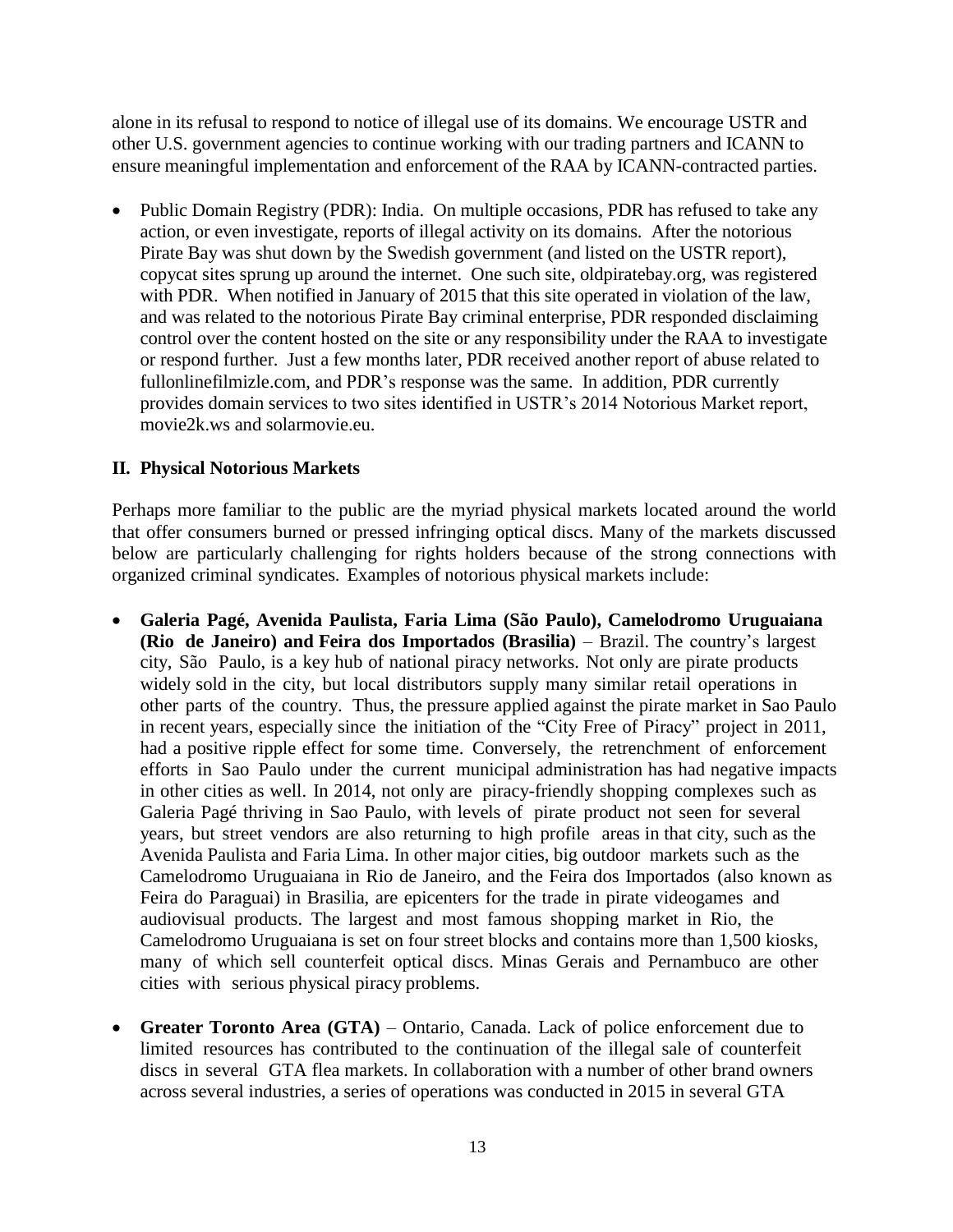markets, however almost immediately following the successful actions, the counterfeiters had resumed selling goods.

- **Harco Glodok (Jakarta)** Indonesia. This market remains the largest and most active in Indonesia for counterfeit and pirated optical discs of all types, including music, games, and movies in both DVD and Blu-ray formats. Enforcement officials have consistently shown a lack of interest in enforcing against the widespread illegal activity taking place in this market. In addition, ITC Mangga Dua has emerged as a major center for counterfeit and pirated goods of all kinds, including optical discs.
- **Jonesborough Market –** Northern Ireland. Infamous within the UK and Ireland, this market sits in an isolated area on the border of Northern Ireland and Ireland and is monitored by illegal traders deploying counter-surveillance measures. Despite enforcement activity since 2012, it remains a problematic market and illegal traders often escape across the porous border during raids. However, recent enforcement has led to several arrests in the area and all are waiting to appear in court. Operators of this market have historically strong ties to paramilitary groups and sell an array of counterfeit products, including pirated optical discs.
- **7 Kilometer Open Market (Odessa) and Barabashovo Open Market (Kharkov)** -Ukraine. These Ukrainian markets are still the most prominent locations for an array of counterfeit products given their sheer size of more than 20,000 kiosks each. Although there has been a decline in the number of counterfeit discs available following an increase in police raids, Russian-replicated counterfeit movies continue to be sold. These market locations, one near a major seaport and both near Russian railway terminals, attract a broad range of visitors and facilitate illicit imports from Russia. While there are signs of diminishing numbers of counterfeit products sold in Mayak Open Market (Donetsk) and Petrovka Open Market (Kiev) following police raids, counterfeit movies, many of which are burned on demand**,** continue to be sold in Mayak's and Petrovka's respective 40 and 20 kiosks.
- **Mutino and Gorbushka Markets** Moscow, Russia. The Mutino Market in Moscow continues sell counterfeit products with the number of outlets selling pirated content more than doubling in 2015. In some kiosks, the physical display of counterfeit product has been replaced with titles burned to order, sometimes in nearby premises which provide further challenges to successful enforcement. Unfortunately, the Gorbushka market, after many years of effective enforcement by the Government and being clear of pirate audiovisual content, now has 29 operational kiosks selling pirated content.
- **Panthip Plaza, the Klom Thom, Saphan Lek, Baan Mor Shopping Area, Patpon and Silom Shopping Areas, Mah Boon Krong Center, and the Sukhumvit Road Area (Bangkok); Rong Klua Market, Sakaew, Samui (Surat Thani)** – Thailand. These locations are notorious for openly selling pirated and counterfeit goods; all have been designated as "red zones" by Thailand authorities. Unfortunately, the situation failed to improve between 2011 and 2015, with many vendors openly selling counterfeit movies as well as child pornography.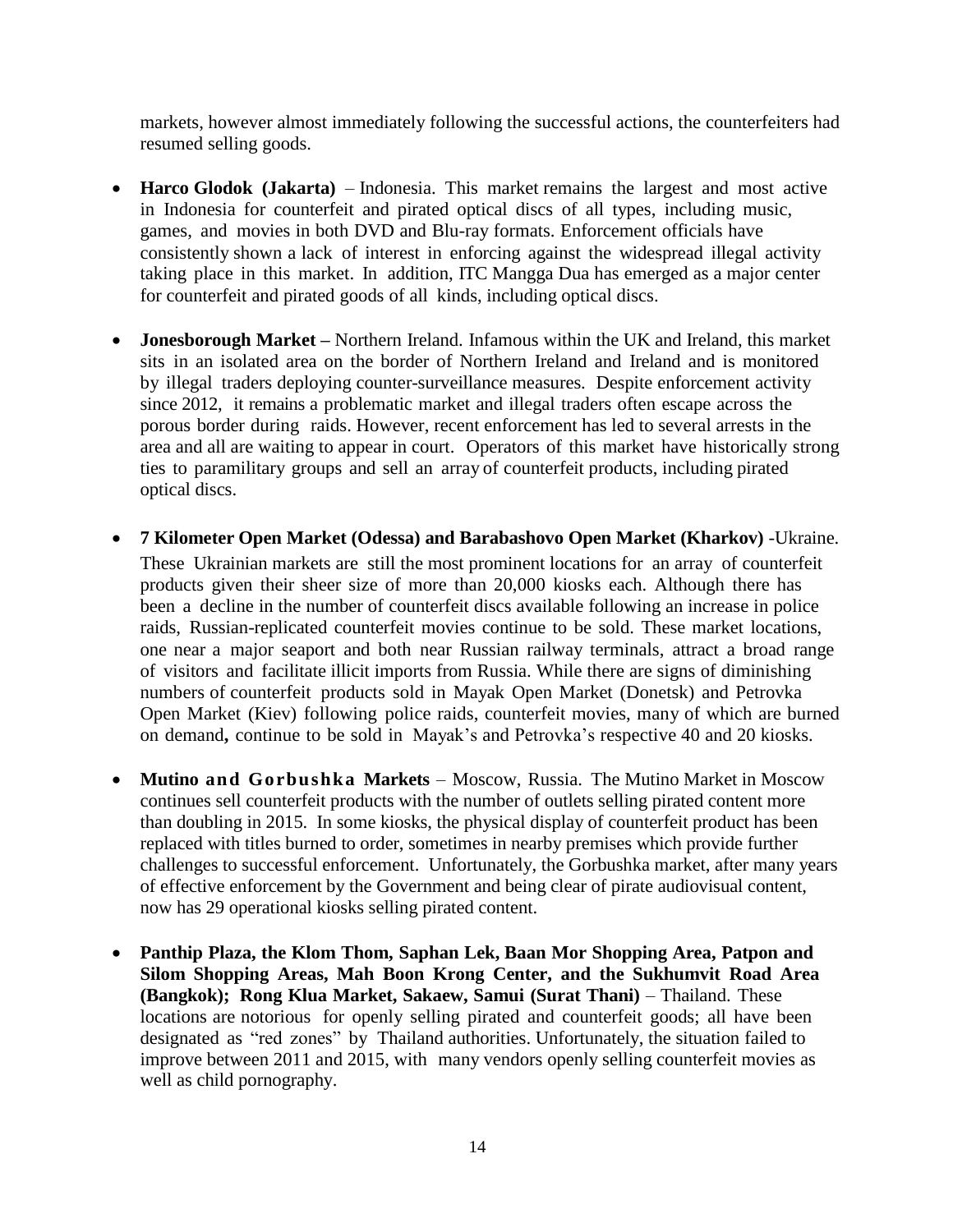- Street markets located in **Tepito, Lomas Verdes, Juarez or Central Camionera, Toreo Subway Station (State of Mexico)** and **Salto del Agua and Toreo Markets (Federal District)** are the main suppliers of pirated optical discs in the Federal District of Mexico. Labs and warehouses are also located in **Pulga Guadalupe, Pulga Mitras, Mercado del Norte and Zona Centro (Monterrey); San Juan de Dios, Parian and La Fayuca or La 60 (Guadalajara); La Cuchilla, Murat, la Fayuca, la Central Camionera and Zona Centro (Puebla); Plaza Lido, Plaza Zona Rosa, and Plaza Degollado (Cuernavaca Morelos), Alameda Central, Hidalgo, Mariano Escobedo, De la Cruz (Querétaro), Las Vías and Salinas Hidalgo (San Luis Potosi); Premises located at 54 por 65 Street and 56A por 65 Street, (Merida); Central Camionera, Mercado Pescadería, Jalapa Centro and Veracruz Centro (Veracruz); Central Camionera, Lerma and Zona Centro (Toluca); Las Carpas 1 and 2, Siglo XXI, Fundadores and Mercado de Todos, las Brisas or la Mesa, and Carpas Santa Fe (Tijuana)**. This long list of notorious Mexican markets, which contain over 1,000 stalls and warehouses and are responsible for approximately \$1.5 million USD in monthly sales, is merely a small subset of the nearly 90 well-known markets which specialize in pirate and counterfeit products and operate across Mexico. A significant number of these notorious markets are owned by municipalities despite the fact that organized crime is clearly involved in their operations. Numerous operations have occurred within the past year, notably several actions by PGR's specialized intellectual property crimes unit (UEIDDAPI) to address infringing activity in Tepito, after years of no meaningful enforcement there. MPAA appreciates UEIDDAPI's efforts to root out and deter content theft in Mexico.
- **Richie Street, Censor Plaza and Burma Bazaar (Chennai); Bara Bazaar (Kolkata); Chandini Chowk, Palika Bazaar (underground market) and Sarojini Nagar Marke (Delhi) Navyuk Market Ambedkar Road and Nehru Nagar Market (Ghaziabad); Kallupur Market and Laldarwajah (Ahmedabad); Jail Road and Rajwada (Indore); Manish Market, Lamington Road, Dadar Train Station, Andheri Station Market, Borivili Train Station and Thane Station Market (Mumbai) – India.** These Indian markets with clusters of street vendors attract significant pedestrian traffic and are known for their high volume of pirated DVDs and other counterfeit products.

## **III.Closing**

The six major studios of the MPAA support the U.S. economy by generating billions of dollars from filmed entertainment distributed around the globe. Notwithstanding this singular achievement, the U.S. motion picture and television industry faces relentless challenges to the integrity of its product, challenges extracting an increasingly unbearable cost. The economic and cultural vitality of the creative industries is one of our nation's most valuable assets. MPAA supports USTR's efforts to identify foreign notorious markets. These markets are an immediate threat to legitimate commerce, impairing legitimate markets' viability and curbing U.S. competitiveness. We strongly support efforts by the U.S. government to work with trading partners to protect and enforce intellectual property rights and, in so doing, protect U.S. jobs.